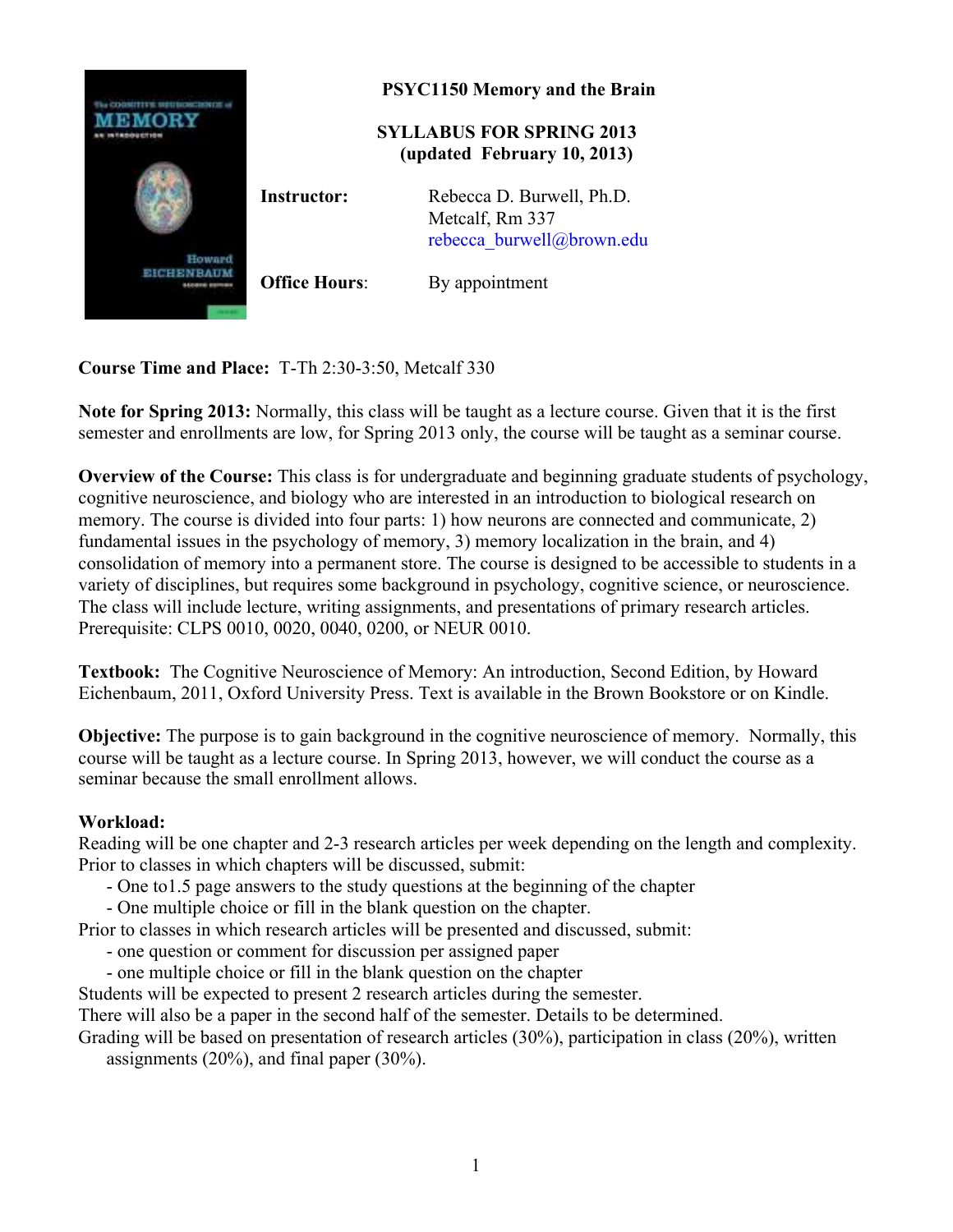# **CLPS1150, Spring 2013, Concentration credit:**

**Psychology ScB and AB:** counts as a seminar and as a Comp/Physio course **Cognitive Science:** counts as an elective **Cognitive Neuroscience:** can count as an elective or a capstone for seniors if not taking an independent study or the cognitive science seminar (the normal capstone requirement).

**Neuroscience:** Spring 2013 will count as a critical readings course. Thereafter, will be an elective.

## **CLPS1150 2013 Schedule**

Format: In general Tuesdays will be set aside for discussion of the assigned chapter and Thursdays will be set aside for detailed presentation and discussion of research papers. Chapters are from The Cognitive Neuroscience of Memory: An introduction, Second Edition, by Howard Eichenbaum. Research papers will be assigned a week ahead of time.

Week of January 28

Tues: Chapter1. Introduction: Four themes in research on the neurobiology of memory, 1 Thurs: Historical papers.

McGaugh, J.L. 2000. Memory – a century of consolidation. Science 287:248–251.

Milner, B., Squire, L.R., and Kandel, E.R. 1998. Cognitive neuroscience and the study of memory. Neuron 20:445–468.

Tolman, E.C. 1948. Cognitive maps in rats and men. Psychological Reviews 55:189–208. Optional Reading:

Polster, M.R., Nadel, L., and Schacter, D.L. 1991. Cognitive neuroscience analyses of memory: A historical perspective. Journal of Cognitive Neuroscience 3:95–116.

#### **SECTION I. Connection, The cellular and molecular bases of memory**

Week of February 4

Tues: Chapter 2. Neurons and simple memory circuits, 29 Thurs: Research papers Carew, T.J. 1996. Molecular enhancement of memory formation. Neuron 16:5–8. Bourtchuladze R, Frenguelli B, Blendy J, Cioffi D, Schutz G, Silva AJ. Deficient longterm memory in mice with a targeted mutation of the cAMP-responsive element-binding protein.

Cell. 1994 Oct 7;79(1):59-68.

Week of February 11

Tues: Chapter 3. Cellular mechanisms of memory: Complex circuits, 51 Malenka RC, Bear MF. 2004. LTP and LTD: an embarrassment of riches. Neuron 44(1):5- 21.

Thurs: Papers for presentation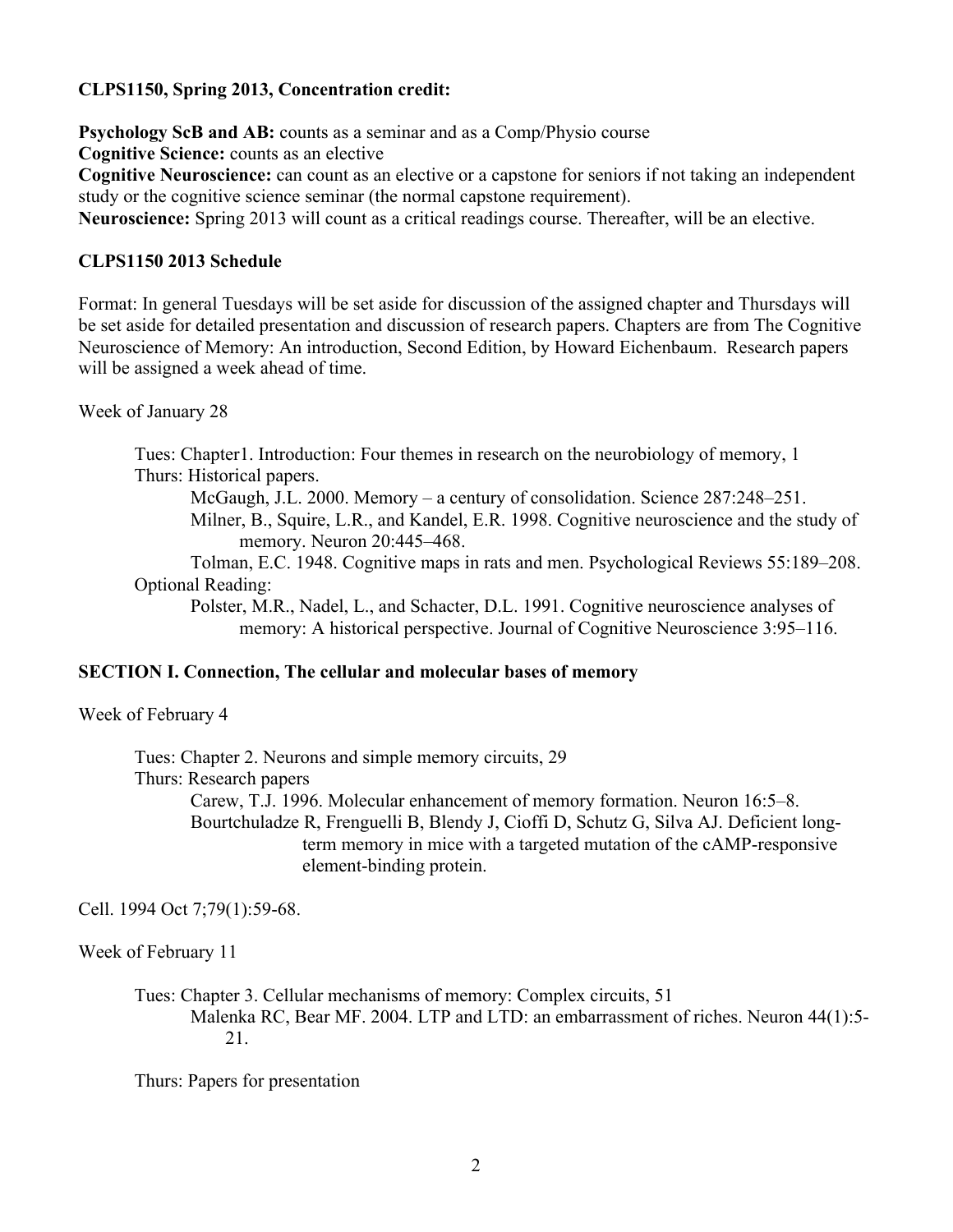Kemp A, Manahan-Vaughan D. 2004. Hippocampal long-term depression and long-term potentiation encode different aspects of novelty acquisition. Proceedings of the National Academy of Sciences of the United States of America 101(21):8192-7. Whitlock JR, Heynen AJ, Shuler MG, Bear MF. 2006. Learning induces long-term potentiation in the hippocampus. Science 313(5790):1093-7.

## **SECTION II. Cognition: Is there a "cognitive" basis for memory?**

#### Week of February 18

## Tues: University long weekend, no class

Thurs: Chapter 4. Amnesia – learning about memory from memory loss, 85

Week of February 25

Tues: Chapter 5. Exploring declarative memory using animal models, 111 Thurs: Research papers, TBD

#### Week of March 4

Tues: Chapter 6. Windows into the workings of memory, 149 Thurs: Research papers, TBD

## **SECTION III. Compartmentalization: Cortical modules and multiple memory systems**

Week of March 11

Tues: Chapter 7. The cerebral cortex and memory, 197 Thurs: Research papers, TBD

Week of March 18

Tues: Chapter 8. Multiple memory systems in the brain, 219 Thurs: Research papers, TBD

Mar 23-March 31: Spring Recess, no class

Week of April 1

Tues: Chapter 9. A brain system for declarative memory, 235 Thurs: Research papers, TBD

Week of April 8

Tues: Chapter 10. A brain system for procedural memory, 267 Thurs: Research papers, TBD

Week of April 15